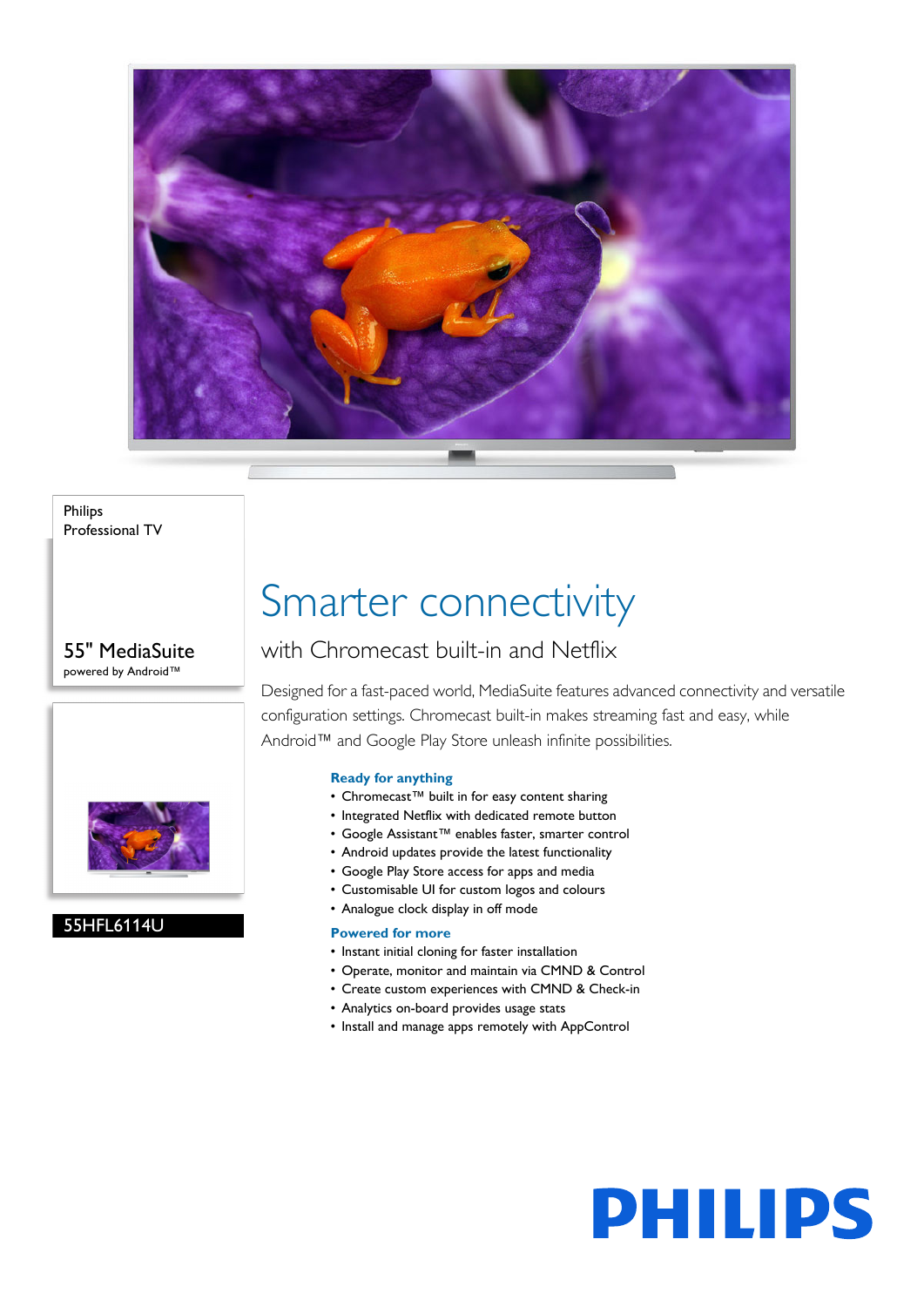### **Highlights**

#### **Powered by Android**

Android-powered Philips Professional TVs are fast, versatile and easy to navigate. The TVs are optimised for native Android apps and you can install web apps directly to the display too. Automatic updates ensure apps stay up to date.

#### **Chromecast built in**

Enable instant, secure wireless casting of movies, presentations and more from smart devices (mobiles, laptops, tablets) in up to 4K resolution. Chromecast is cost-effective, requires no extra hardware and is secure for professional use. Users simply tap the Chromecast icon on their smart device to start streaming content from thousands of castenabled apps — their smart device becomes the remote.

#### **Google Play Store access**

Full access to the entire Google Play Store makes it easy to add apps, games, music, movies and more to your Philips Professional Display. New business tools and extra entertainment options are added to the catalogue daily, ensuring that you always have access to the latest global trends.

#### **Customisable UI**

Philips MediaSuite features a clear, easy-tonavigate user interface (UI) that can be customised with your own branding. Easily add your logo and colours to the search bar to increase the presence of your brand.

#### **Analytics on-board**

From hotel chain to sports bar, monitor how each Android-powered Philips MediaSuite TV in your fleet is being used. Find out how often specific channels are watched. Test the effectiveness of your advertising. Get the information you need to manage costs effectively, with easy access to screen-time data. Launch instant customer satisfaction surveys for valuable feedback from guests on the spot.

#### **AppControl**

Take full, centralised control of the apps installed on your Philips Professional TVs. AppControl lets you install, delete and manage apps on selected TVs or your entire network so that you can offer personalised experiences to your guests and customers — no matter how many TVs you are managing.

#### **CMND and Control**

Run your display network over a local (LAN or RF) connection. CMND & Control allows you to perform vital functions like updating software and settings, as well as monitoring display status. Whether you're in charge of one TV or more, CMND & Control makes managing your fleet easy.

#### **CMND & Check-in**

55HFL6114U/12

Make visitors feel welcome. CMND & Checkin lets you use individual information-such as name and language spoken-to create a personalised experience. Whether you're adding special touches for hotel guests, streamlining the billing process or offering multiple channel packages.

#### **Integrated Netflix**

Integrated Netflix access makes watching the latest movies and shows from your account easier, faster and more convenient. There's no need for any external players or satellite TV, which helps keep operational costs down and installations neat, whilst maintaining a modern look for your establishment. A dedicated Netflix button on the remote provides instant access for efficient usability. Terms and conditions apply for Netflix activation.

#### **Google Assistant™**

Voice control and faster answers are here with the optional Google Assistant™-enabled remote control (22AV2025B/00). Open YouTube. Turn the volume up. Play your favourite songs and get all the info you need, such as weather updates, things to do and even spoken translations in an instant. With Google Assistant™, the possibilities are endless.